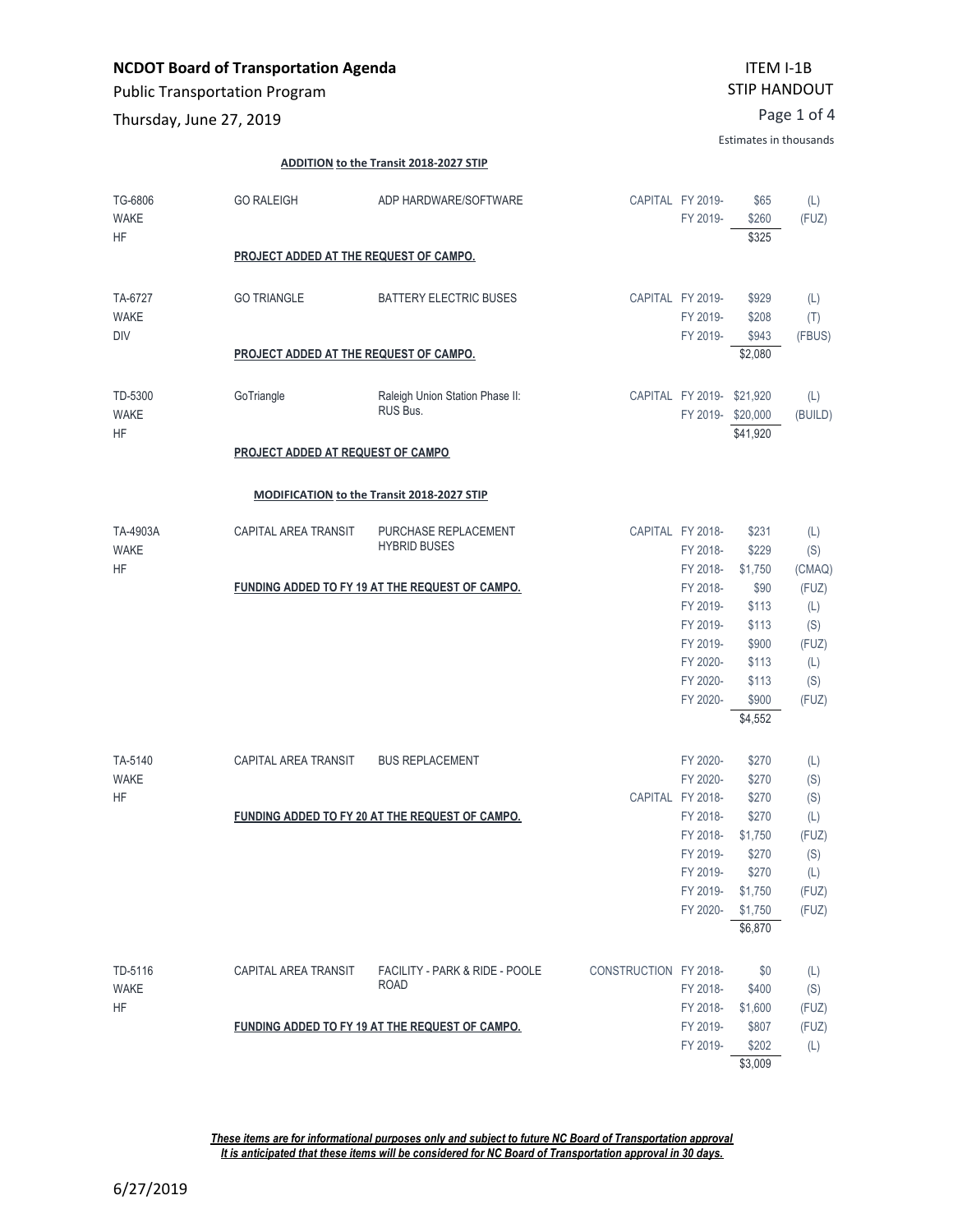**MODIFICATION to the Transit 2018-2027 STIP**

CAPITAL AREA TRANSIT CNG Fueling-ADD COMPRESSED

Public Transportation Program

Page 2 of 4 Thursday, June 27, 2019

TD-5289

### ITEM I-1B STIP HANDOUT

Estimates in thousands

FY 2020- \$65 (FEPD) \$195

ENGINEERING FY 2018- \$62 (L)

#### NATURAL GAS (CNG) FUELING STATION TO GoRALEIGH'S POOLE RD. BUS MAINTANENCE FACILITY. **FUNDING ADDED TO FY 2019 AT THE REQUEST OF CAMPO.** FY 2018- \$245 (STPDA) CONSTRUCTION FY 2018- \$629 (L) FY 2018- \$2,516 (STPDA) FY 2019- \$600 (FUZ) FY 2019- \$840 (FBUS) FY 2019- \$360 (L) \$5,252 WAKE DIV CAPITAL AREA TRANSIT ROUTINE CAPITAL - BUS STOP SHELTERS, BENCHES, SHOP EQUIPMENT, SPARE PARTS, ENGINES, FAREBOX, SERVICE VEHICLES, ETC **fUNDING ADDED TO FY 19 AT THE REQUEST OF CAMPO.** CAPITAL FY 2018- \$500 (L) FY 2018- \$4,000 (FUZ) FY 2018- \$500 (S) FY 2019- \$500 (L) FY 2019- \$4,000 (FUZ) FY 2019- \$4,480 (FUZ) FY 2019- \$1,120 (L) FY 2020- \$500 (L) FY 2020- \$4,000 (FUZ) FY 2021- \$500 (L) FY 2021- \$4,000 (FUZ) FY 2022- \$500 (L) FY 2022- \$4,000 (FUZ) FY 2023- \$500 (L) FY 2023- \$4,000 (FUZ) \$33,100 TG-4792 WAKE DIV CAPITAL AREA TRANSIT ADA PARATRANSIT SERVICE **FUNDING ADDED TO FY 19 AT THE REQUEST OF CAMPO.** OPERATIONS FY 2018- \$225 (L) FY 2018- \$900 (FUZ) FY 2019- \$225 (L) FY 2019- \$900 (FUZ) FY 2019- \$238 (L) FY 2019- \$238 (FUZ) FY 2020- \$225 (L) FY 2020- \$900 (FUZ) \$3,851 TG-4792B WAKE HF CAPITAL AREA TRANSIT 5310 Operating **FUNDING ADDED TO FY 20 AT THE REQUEST OF CAMPO.** OPERATIONS FY 2018- \$300 (L) FY 2018- \$300 (FEPD) FY 2019- \$300 (L) FY 2019- \$300 (FEPD) FY 2020- \$300 (L) FY 2020- \$300 (FEPD) \$1,800 TQ-6953 WAKE HF CAPITAL AREA TRANSIT 5310 Admin. ADMINISTRATIVE FY 2018- \$65 (FEPD) FY 2019- \$65 (FEPD) TQ-7006 WAKE

HF

*These items are for informational purposes only and subject to future NC Board of Transportation approval It is anticipated that these items will be considered for NC Board of Transportation approval in 30 days.*

**FUNDING ADDED TO FY 20 AT THE REQUEST OF CAMPO.**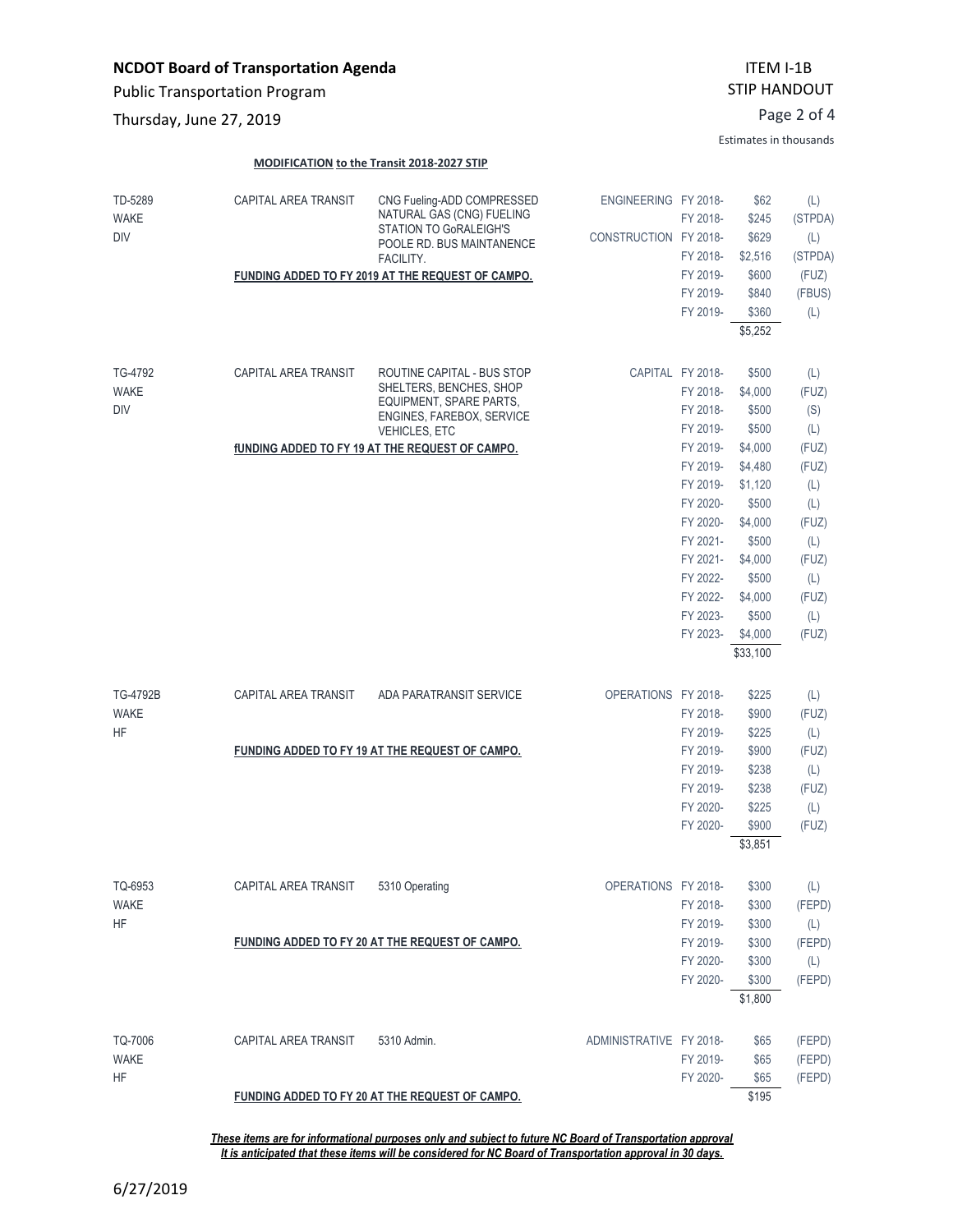Public Transportation Program

Page 3 of 4 Thursday, June 27, 2019

Estimates in thousands

FY 2024- \$84 (FUZ) FY 2024- \$21 (L) FY 2025- \$21 (L) FY 2025- \$84 (FUZ) \$840

#### **MODIFICATION to the Transit 2018-2027 STIP**

| TQ-9037<br><b>WAKE</b><br><b>HF</b>     | CAPITAL AREA TRANSIT                                                                                     | 5310 Capital<br>FUNDING ADDED TO FY 20 AT THE REQUEST OF CAMPO.                                                                 | CAPITAL FY 2018-         | FY 2018-<br>FY 2019-<br>FY 2019-<br>FY 2020-<br>FY 2020-                                     | \$94<br>\$375<br>\$375<br>\$94<br>\$94<br>\$375<br>\$1,407   | (L)<br>(FEPD)<br>(FEPD)<br>(L)<br>(L)<br>(FEPD)                     |
|-----------------------------------------|----------------------------------------------------------------------------------------------------------|---------------------------------------------------------------------------------------------------------------------------------|--------------------------|----------------------------------------------------------------------------------------------|--------------------------------------------------------------|---------------------------------------------------------------------|
| TP-5160<br><b>WAKE</b><br><b>HF</b>     | <b>GO RALEIGH</b>                                                                                        | ALTERNATIVES REFINEMENT<br>AND PROJECT DEVELOPMENT                                                                              | PLANNING/DESIGN FY 2019- | FY 2020-<br>FY 2021-                                                                         | \$1,360<br>\$322<br>\$510                                    | (L)<br>(L)<br>(L)                                                   |
|                                         | CAMPO.                                                                                                   | FUNDING ADDED TO FY 20 and FY 21 AT THE REQUEST OF                                                                              |                          | FY 2021-                                                                                     | \$510<br>\$2,702                                             | (L)                                                                 |
| TA-6716<br>CATAWBA<br><b>HF</b>         | <b>WESTERN PIEDMONT</b><br><b>REGIONAL</b><br><b>TRANSPORTATION</b><br>PIEDMONT REGIONAL TRANSPORTATION. | Four Replacement Vehicles<br>PROJECT ACCELERATED TO FY 19 AND FUNDING ADD FOR<br>TWO ADDITIONAL BUSED AT THE REQUEST OF WESTERN | CAPITAL FY 2019-         | FY 2019-                                                                                     | \$1,440<br>\$360<br>\$1,800                                  | (CMAQ)<br>(L)                                                       |
|                                         |                                                                                                          | DELETION to the Transit 2018-2027 STIP                                                                                          |                          |                                                                                              |                                                              |                                                                     |
| TG-4753<br><b>GUILFORD</b><br><b>HF</b> | <b>GREENSBORO TRANSIT</b><br><b>AUTHORITY</b><br><b>DUPLICATE PROJECT NUMBER.</b>                        | Prevenitve Maintenance and<br><b>Passenger Amenities</b>                                                                        | CAPITAL FY 2018-         | FY 2018-<br>FY 2019-<br>FY 2019-                                                             | \$21<br>\$84<br>\$84<br>\$21                                 | (L)<br>(FUZ)<br>(FUZ)                                               |
|                                         |                                                                                                          |                                                                                                                                 |                          | FY 2020-<br>FY 2020-<br>FY 2021-<br>FY 2021-<br>FY 2022-<br>FY 2022-<br>FY 2023-<br>FY 2023- | \$84<br>\$21<br>\$21<br>\$84<br>\$21<br>\$84<br>\$84<br>\$21 | (L)<br>(FUZ)<br>(L)<br>(L)<br>(FUZ)<br>(L)<br>(FUZ)<br>(FUZ)<br>(L) |

*These items are for informational purposes only and subject to future NC Board of Transportation approval It is anticipated that these items will be considered for NC Board of Transportation approval in 30 days.*